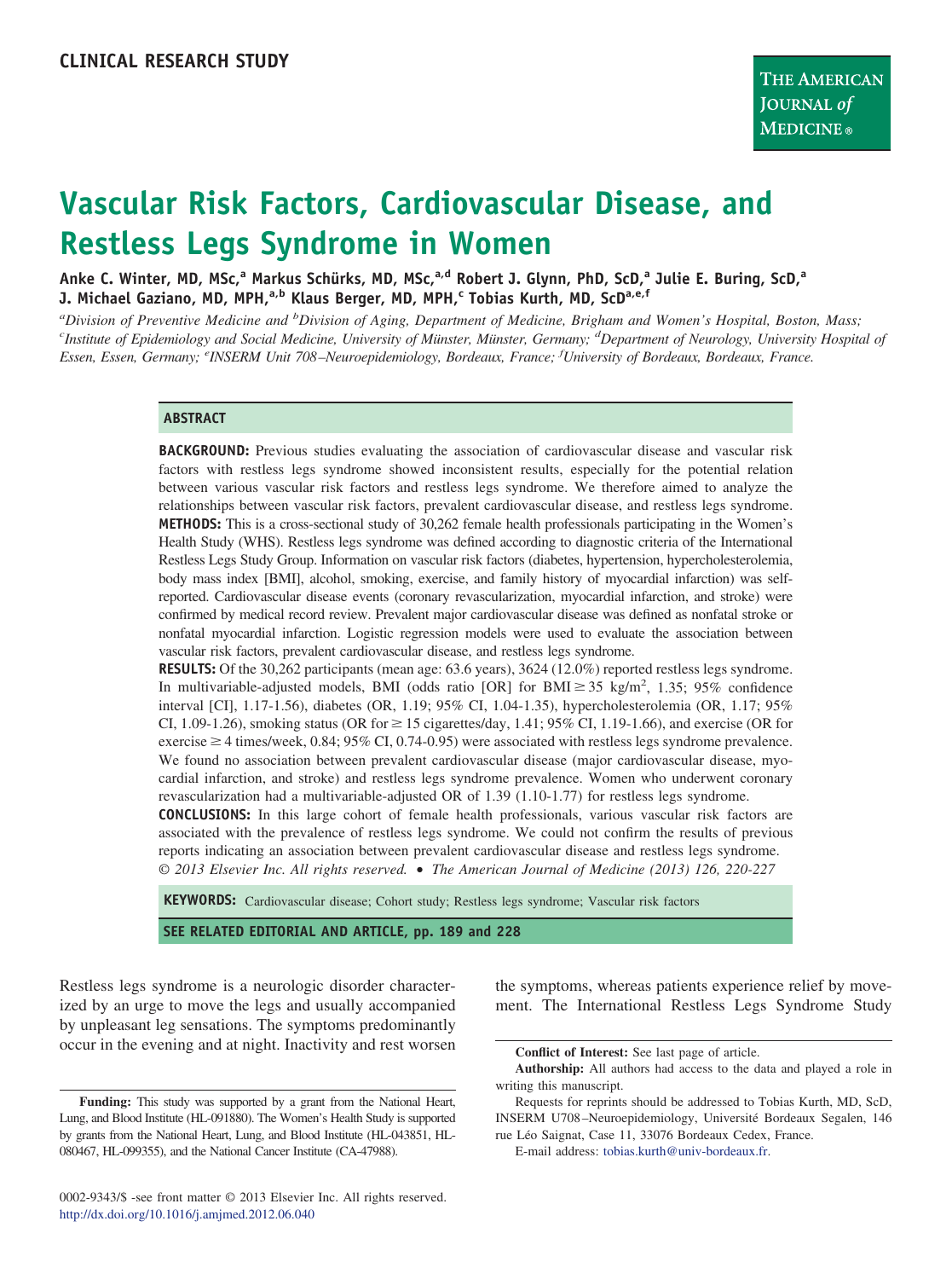Group has published minimal diagnostic criteria to facilitate a standardized diagnosis of this disorder that is purely symptom based.<sup>1,2</sup> According to results from populationbased studies that have applied the minimal diagnostic criteria, the prevalence of restless legs syndrome ranges from

6% to 12%, women being pre-dominately affected.<sup>[3](#page-6-1)</sup> The mechanisms causing restless legs syndrome are not fully understood. Research involving pharmacologic, endocrinologic, and neuroimaging studies suggest a dysfunction of the dopaminergic system as an important pathophysiologic concept. $4$  In addition, studies have shown a genetic predisposition for restless legs syndrome.[5](#page-6-3)

Restless legs syndrome is associated with many comorbidities, and especially the potential relationship between cardiovascular

diseases and restless legs syndrome has been evaluated in several studies suggesting an association between the 2 entities.<sup>[6-14](#page-6-4)</sup> An unfavorable vascular risk factor profile among those with restless legs syndrome has been proposed as a potential mechanism linking cardiovascular disease and restless legs syndrome, but cross-sectional studies evaluating the association between various vascular risk factors and restless legs syndrome have shown inconsistent results[.10,12,15-18](#page-6-5) Potential explanations for these inconsistent results across studies include differences in study design and populations and varying definitions of restless legs syndrome and the various outcome variables.

We therefore aim to evaluate the association among vascular risk factors, prevalent cardiovascular disease, and restless legs syndrome in a cohort of women using data from the Women's Health Study (WHS).

### **MATERIALS AND METHODS**

#### **Study Population**

The WHS was a randomized, placebo-controlled trial designed to test the risks and benefits of low-dose aspirin and vitamin E in the primary prevention of cardiovascular disease and cancer among apparently healthy women. The design, methods, and results have been described in de-tail.<sup>[19,20](#page-6-6)</sup> Briefly, a total of 39,876 US female health care professionals aged 45 years or older at study entry (1992- 1995) without a history of cardiovascular disease, cancer, or other major illnesses were assigned randomly to receive active aspirin (100 mg on alternate days), active vitamin E (600 IU on alternate days), both active agents, or both placebos. All participants provided written informed consent, and the institutional review board of Brigham and Women's Hospital (Boston, Mass) approved the WHS. Baseline information was self-reported and collected by a mailed questionnaire that asked about several cardiovascular risk factors and lifestyle variables. Twice in the first year and yearly thereafter, participants were sent follow-up questionnaires asking about study outcomes and other information during the study period.

## **CLINICAL SIGNIFICANCE**

- Several vascular risk factors, including diabetes, hypercholesterolemia, body mass index, smoking status, and exercise, were associated with the prevalence of restless legs syndrome in this cohort of female health professionals.
- Our data do not suggest a relationship between prevalent cardiovascular disease and restless legs syndrome.

## **Assessment of Restless Legs Syndrome**

A short questionnaire addressing the 4 minimal diagnostic criteria of the International Restless Legs Study  $Group<sup>1</sup>$  $Group<sup>1</sup>$  $Group<sup>1</sup>$  has been implemented in the 108-month follow-up questionnaire. Participants were asked to answer the following questions: "Do you have unpleasant leg sensations (eg, crawling, paraesthesias, or pain) combined with a motor restlessness and an urge to move?" "Do these symptoms occur only at rest and does moving improve them?"

"Are these symptoms worse in the evening or at night compared with the morning?" For all questions, the response choices were "Yes," "No," or "I don't know." Participants who answered yes to all of the 3 questions were defined as having restless legs syndrome. This questionnaire has been established and validated in previous studies from Germany and Italy.<sup>15,21-23</sup>

#### **Vascular Risk Factor Ascertainment**

Participants were asked to report information on cardiovascular disease risk factors at baseline, and information was updated through follow-up. We included the most recent updated information on cardiovascular disease risk factors available with regard to time of restless legs syndrome assessment (108-month follow-up questionnaire). We distinguished the following cardiovascular disease risk factors: history of hypertension (yes/no), history of diabetes (yes/ no), history of cholesterol  $\geq$  240 mg/dL (yes/no), alcohol consumption (rarely/never, 1-3 drinks/months, 1-6 drinks/ week,  $\geq$ 1 drink/day), exercise (rarely/never,  $\leq$ 1/week, 1-3 times/week,  $\geq 4$  times/week), body mass index (BMI)  $(<23, 23-24.9, 25-29.9, 30-34.9, \geq 35 \text{ kg/m}^2$ , smoking status (never, past, current  $\leq 15$  cigarettes/day, current  $\geq 15$ cigarettes/day), and parental history of myocardial infarction before age 60 (yes/no). BMI was calculated on the basis of self-reported height and weight, and we distinguished the following categories:  $\leq$ 23, 23-24.9, 25-29.9, 30-34.9,  $\geq$ 35 kg/m<sup>2</sup>. History of hypertension was defined as blood pressure  $\geq$  140 mm Hg systolic or  $\geq$  90 mm Hg diastolic or receiving antihypertensive treatment.

## **Assessment of Cardiovascular Disease Events**

Participants self-reported cardiovascular events and coronary revascularization. Medical records were obtained for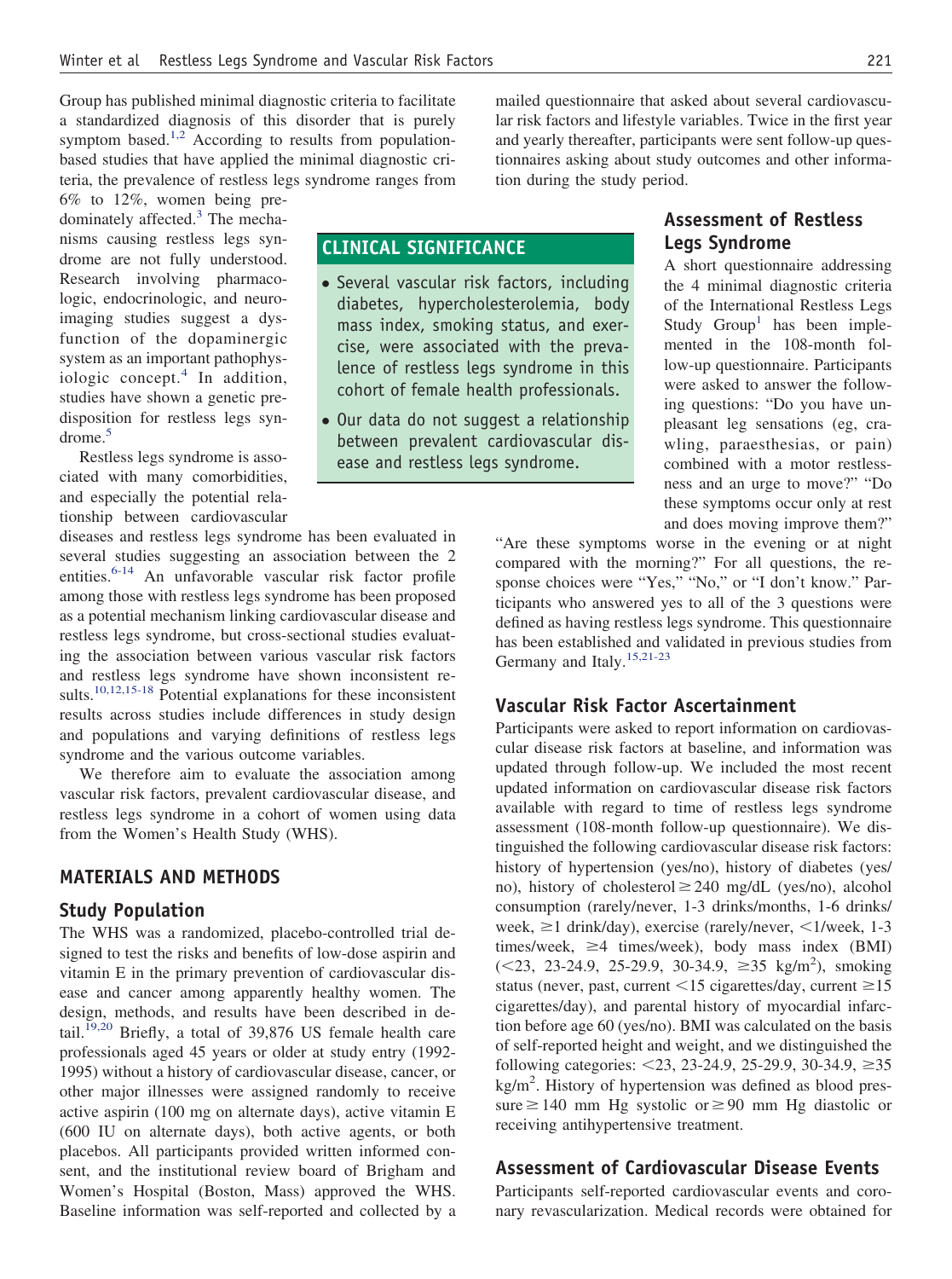all cardiovascular events and coronary revascularizations and reviewed by an end points committee of physicians. Nonfatal stroke was confirmed if the participant had a new focal-neurologic deficit of sudden onset that persisted for > 24 hours and was classified into its major subtypes on the basis of available clinical and diagnostic information with excellent interrater agreement. $24$  The occurrence of myocardial infarction was confirmed if symptoms met World Health Organization criteria and the event was associated with abnormal levels of cardiac enzymes or diagnostic electrocardiogram results. Deaths were confirmed by review of autopsy reports, death certificates, medical records, or information obtained from next of kin or family members.

Major cardiovascular disease was defined as a combined end point of any of these events: nonfatal myocardial infarction and nonfatal stroke. For the purpose of this analysis, we included all confirmed prevalent cardiovascular events up to the 108-month follow-up questionnaire.

#### **Statistical Analysis**

Of the 33,092 women in active follow-up at the 108-month questionnaire, we excluded 1722 women with missing information for all 3 restless legs syndrome questions and women with missing information on BMI ( $n = 492$ ), smoking status (n = 441), alcohol consumption (n = 188), exercise  $(n = 12)$ , and family history of myocardial infarction  $(n = 141)$ , leaving a total of 30,262 women for this analysis, taking into consideration missing information on multiple vascular risk factors for some women.

Baseline characteristics according to restless legs syndrome status were compared using the chi-square test for categoric variables and the *t* test for continuous variables. Age- and multivariable-adjusted logistic regression models were used to evaluate the association between various vascular risk factors and restless legs syndrome with women with no history of restless legs syndrome as the reference group. We further evaluated the association between prevalent cardiovascular disease events and restless legs syndrome using age- and multivariable-adjusted logistic regression models and calculated odds ratios (ORs) and their corresponding 95% confidence intervals (CIs).

In the model evaluating the association between vascular risk factors and restless legs syndrome, restless legs syndrome case status was the dependent variable and independent variables were family history of myocardial infarction before age 60 (yes/no), history of diabetes (yes/no), BMI  $(23, 23-24.9, 25-29.9, 30-34.9, \geq 35 \text{ kg/m}^2)$ , smoking status (never, past, current  $\leq 15$  cigarettes/day, current  $\geq 15$  cigarettes/day, history of hypertension, exercise (rarely/never,  $1$ /week, 1-3 times/week,  $\geq 4$  times/week), and alcohol consumption (rarely/never, 1-3 drinks/months, 1-6 drinks/ week,  $\geq$ 1 drink/day). This model was adjusted for age (continuous), randomized aspirin assignment (yes/no), postmenopausal status (premenopausal, postmenopausal, biologically uncertain, unclear/subject unsure), postmenopausal hormone use (never, past, current) and history of oral contraceptive use (no history, any history, unsure).

The multivariable-adjusted models evaluating the associations between prevalent cardiovascular disease events and restless legs syndrome status were adjusted for age, randomized aspirin assignment, history of depression, postmenopausal status, postmenopausal hormone use, history of oral contraceptive use, and all vascular risk factors as used in the first model.

Additional adjustment for race, geographic region, history of migraine, history of Parkinson's disease, being fatigued, iron supplementation use, number of pregnancies, age at menarche, and analgesic use (nonsteroidal anti-inflammatory drugs, COX-2 inhibitors, aspirin, aspirin-containing drugs, and acetaminophen) did not change the effect estimates by more than 10% in multivariable-adjusted models evaluating vascular risk factors or prevalent cardiovascular disease events.

We evaluated effect modification of the association between prevalent cardiovascular disease events and restless legs syndrome prevalence by age ( $\leq 60$ , 60-70, 70-80,  $\geq 80$ years), history of hypertension (yes/no), BMI (<25, 25- $29.9$ ,  $\geq$  30 kg/m<sup>2</sup>), smoking status (never, past, current), and iron supplementation use (yes/no).

We performed a sensitivity analysis by excluding women with a history of polyneuropathy, kidney disease/kidney failure, liver disease, rheumatoid arthritis, or intermittent claudication, and those who underwent peripheral artery disease surgery. In a second sensitivity analysis approach, we excluded only women with diabetes as a confounder in the models evaluating the association between cardiovascular disease events and restless legs syndrome.

A missing value indicator was incorporated in the outcome models for covariates if the number of women with missing information was  $\geq 100$ . We assigned women with missing values to the reference category if the number of missing information was  $\leq 100$ .

For all analyses, we used SAS (v 9.1.3, SAS Institute Inc, Cary, NC). All *P* values were 2 tailed, and  $P < .05$  was considered statistically significant.

#### **RESULTS**

Of the 30,262 participants, 3624 (12.0%) met the minimal diagnostic criteria for restless legs syndrome.

## **Baseline Characteristics According to Presence of Restless Legs Syndrome**

Women with restless legs syndrome were more likely to have a history of hypertension, diabetes, and hypercholesterolemia, and a parental history of myocardial infarction (**[Table 1](#page-3-0)**). They were more likely to experience a myocardial infarction and to undergo a coronary revascularization procedure. With regard to lifestyle factors, women with restless legs syndrome were more likely to have a  $\text{BMI} \geq 30$  $\text{kg/m}^2$ , to rarely/never drink, to rarely/never exercise, and to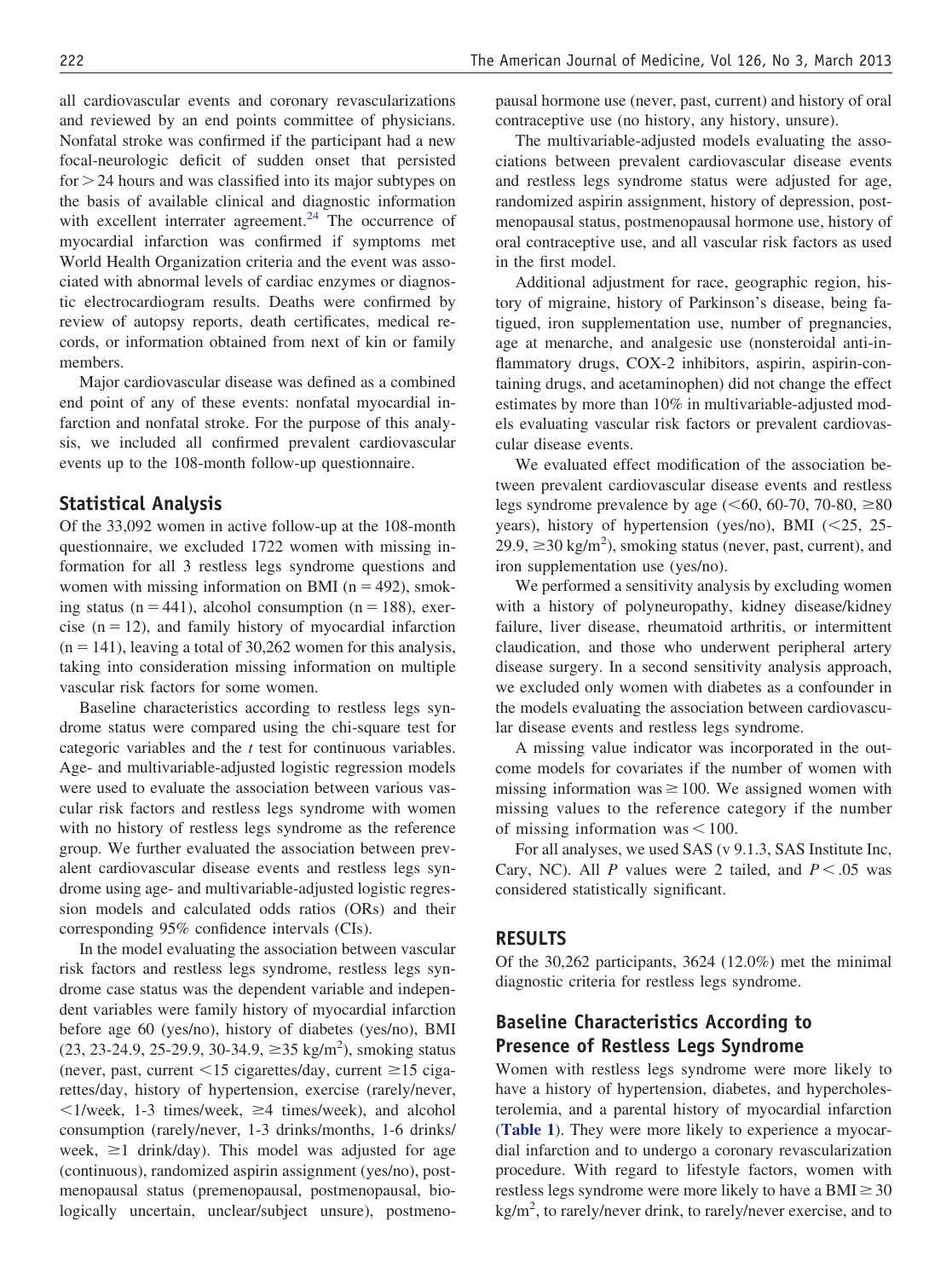|                                           | No RLS        | <b>RLS</b>  |           |  |
|-------------------------------------------|---------------|-------------|-----------|--|
|                                           | $n = 26,638$  | $n = 3624$  | $P$ Value |  |
| Demographic Information                   |               |             |           |  |
| Mean age, y (SD)                          | 63.6(6.9)     | 63.6(6.9)   | .86       |  |
| Ethnicity, n (%)                          |               |             |           |  |
| White                                     | 25,138 (95.1) | 3512 (97.5) | < 0.01    |  |
| Geographic Location, n (%)                |               |             |           |  |
| Northeast                                 | 5216 (19.6)   | 623 (17.2)  |           |  |
| Southeast                                 | 6093 (22.9)   | 859 (23.7)  | < 0.01    |  |
| Midwest                                   | 9553 (35.9)   | 1359 (37.5) |           |  |
| West                                      | 5734 (21.6)   | 780 (21.5)  |           |  |
| Prevalent CVD Events, n (%)               |               |             |           |  |
| Major CVD                                 | 406(1.5)      | 61(1.7)     | .47       |  |
| Coronary revascularization                | 398(1.5)      | 88 (2.4)    | < 0.01    |  |
| Myocardial infarction                     | 194(0.7)      | 40(1.1)     | .02       |  |
| Stroke                                    | 215(0.8)      | 22(0.6)     | .20       |  |
| CVD Risk Factors, n (%)                   |               |             |           |  |
| History of hypertension                   | 12,721 (47.8) | 1880 (51.9) | < 0.01    |  |
| History of diabetes                       | 1890 (7.1)    | 340 (9.4)   | < 0.01    |  |
| History of cholesterol $\geq$ 240 mg/dL   | 14,317 (53.8) | 2137 (59.0) | < 0.01    |  |
| BMI Categories, n (%)                     |               |             |           |  |
| $<$ 23 kg/m <sup>2</sup>                  | 6250 (23.5)   | 735 (20.3)  |           |  |
| 23-24.9 $\text{kg/m}^2$                   | 4807 (18.1)   | 612(16.9)   |           |  |
| 25-29.9 kg/m <sup>2</sup>                 | 9120 (34.2)   | 1249 (34.5) | < 0.01    |  |
| 30-34.9 kg/m <sup>2</sup>                 | 4221 (15.9)   | 634 (17.5)  |           |  |
| $\geq$ 35 kg/m <sup>2</sup>               | 2240 (8.4)    | 394 (10.9)  |           |  |
| Smoking Status, n (%)                     |               |             |           |  |
| Never                                     | 13,800 (51.8) | 1694 (46.7) |           |  |
| Past                                      | 10,673(40.1)  | 1589 (43.9) | < 0.01    |  |
| Current $<$ 15 cigarettes/d               | 1084(4.1)     | 154(4.3)    |           |  |
| Current $\geq$ 15 cigarettes/d            | 1081(4.1)     | 187(5.2)    |           |  |
| Alcohol consumption, n (%)                |               |             |           |  |
| Rarely/never                              | 11,412 (42.8) | 1645 (45.4) |           |  |
| 1-3 drinks/mo                             | 3096 (11.6)   | 411 (11.3)  | .03       |  |
| 1-6 drinks/wk                             | 9065(34.0)    | 1170 (32.3) |           |  |
| $\geq 1$ drink/d                          | 3065 (11.5)   | 398 (11.0)  |           |  |
| Exercise, n (%)                           |               |             |           |  |
| Rarely/never                              | 10,066 (37.8) | 1439 (39.7) |           |  |
| $<$ 1/wk                                  | 5287 (19.9)   | 753 (20.8)  | < 0.01    |  |
| 1-3 times/wk                              | 8313 (31.2)   | 1101 (30.4) |           |  |
| $\geq$ 4 times/wk                         | 2972 (11.2)   | 331(9.1)    |           |  |
| Parental history of myocardial infarction | 4571 (17.2)   | 692 (19.1)  | < .01     |  |
| Other Covariates, n (%)                   |               |             |           |  |
| History of migraine                       | 5645 (21.2)   | 962 (26.6)  | < 0.01    |  |
| History of depression                     | 3194 (12.0)   | 729 (20.1)  | < 0.01    |  |
| History of Parkinson's disease            | 111(0.4)      | 19(0.5)     | .35       |  |
| Iron supplementation use                  | 1049 (4.0)    | 126 (3.5)   | .17       |  |

<span id="page-3-0"></span>**Table 1** Baseline Characteristics According to Restless Legs Syndrome Status ( $n = 30,262$ )

 $BMI = body$  mass index;  $CVD =$  cardiovascular disease;  $RLS =$  restless legs syndrome. Percentages may not add up to 100 because of missing values or rounding.

currently smoke. In addition, they were more likely to report a history of depression and migraine.

## **Vascular Factors Associated With Restless Legs Syndrome**

In examining the association between vascular risk factors and restless legs syndrome, hypercholesterolemia, diabetes, and BMI showed increased odds for restless legs syndrome in age-adjusted models (**[Table 2](#page-4-0)**). These associations attenuated but stayed significant after further adjustment. In addition, we found a significant association between smoking status and restless legs syndrome that remained stable after adjustment for covariates. The observed association among history of hypertension, parental history of myocar-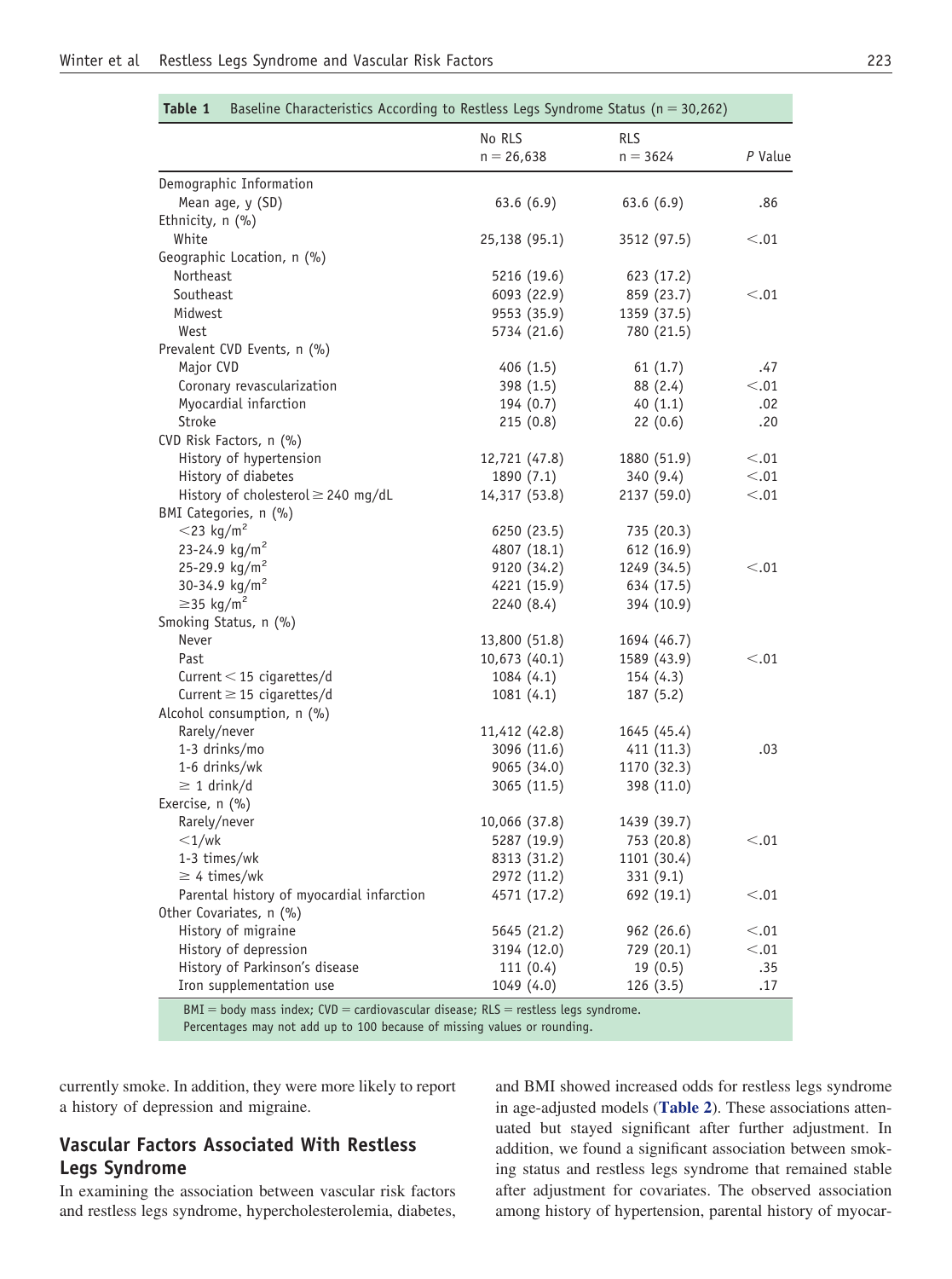| No RLS<br>26,638 | <b>RLS</b><br>3624 | Age Adjusted<br>OR (95% CI) | Multivariable Adjusted*<br>OR (95% CI) | P for Trend                            |
|------------------|--------------------|-----------------------------|----------------------------------------|----------------------------------------|
| 12,721           | 1880               | $1.19(1.11-1.28)$           | $1.06(0.98-1.15)$                      |                                        |
| 1890             | 340                | $1.36(1.20-1.53)$           | $1.19(1.04-1.35)$                      |                                        |
| 14,317           | 2137               | $1.24(1.16-1.33)$           | $1.17(1.09-1.26)$                      |                                        |
|                  |                    |                             |                                        | < 0.01                                 |
| 6250             | 735                | 1.00                        | 1.00                                   |                                        |
| 4807             | 612                | $1.08(0.97-1.21)$           | $1.06(0.94-1.19)$                      |                                        |
| 9120             | 1249               | $1.17(1.06-1.28)$           | $1.11(1.00-1.22)$                      |                                        |
| 4221             | 634                | $1.28(1.14-1.43)$           | $1.18(1.04-1.33)$                      |                                        |
| 2240             | 394                | $1.50(1.32-1.72)$           | $1.35(1.17-1.56)$                      |                                        |
|                  |                    |                             |                                        |                                        |
| 13,800           | 1694               | 1.00                        | 1.00                                   |                                        |
| 10,673           | 1589               | $1.21(1.13-1.31)$           | $1.22(1.13-1.31)$                      |                                        |
| 1084             | 154                | $1.16(0.97-1.38)$           | $1.19(1.00-1.42)$                      |                                        |
| 1081             | 187                | $1.41(1.20-1.66)$           | $1.41(1.19-1.66)$                      |                                        |
|                  |                    |                             |                                        |                                        |
| 11,412           | 1645               | 1.00                        | 1.00                                   |                                        |
| 3096             | 411                | $0.92(0.82-1.03)$           | $0.93(0.83-1.04)$                      | .04                                    |
| 9065             | 1170               | $0.89(0.83 - 0.97)$         | $0.92(0.84-1.00)$                      |                                        |
| 3065             | 398                | $0.90(0.80-1.01)$           | $0.92(0.81-1.04)$                      |                                        |
|                  |                    |                             |                                        |                                        |
| 10,066           | 1439               | 1.00                        | 1.00                                   |                                        |
| 5287             | 753                |                             |                                        | .03                                    |
| 8313             | 1101               |                             |                                        |                                        |
| 2972             | 331                | $0.78(0.69-0.88)$           | $0.84(0.74-0.95)$                      |                                        |
| 4571             | 692                | $1.14(1.04-1.25)$           | $1.10(1.00-1.20)$                      |                                        |
|                  |                    |                             | $1.00(0.91-1.09)$<br>$0.93(0.85-1.01)$ | $1.02(0.93-1.12)$<br>$0.98(0.90-1.06)$ |

<span id="page-4-0"></span>**Table 2** Age- and Multivariable-adjusted\* Odds Ratios (95% Confidence Interval) for Restless Legs Syndrome According to Vascular Risk Factors ( $n = 30,262$ )

 $BMI = body$  mass index;  $CI = confidence$  interval;  $OR = odds$  ratio;  $RLS = restless$  legs syndrome.

\*Multivariable models include all vascular risk factors and were adjusted for age, randomized aspirin assignment, postmenopausal status, postmenopausal hormone use, and oral contraceptive use.

dial infarction, and restless legs syndrome in age-adjusted models diminished after further adjustment. We found a decreasing odds for restless legs syndrome with increasing levels of exercise with only significant results for women who exercise  $\geq$  4 times/week.

## **Prevalent Cardiovascular Disease and Restless Legs Syndrome**

From baseline to the 108-month follow-up, 467 major cardiovascular disease events, 234 myocardial infarctions, and 237 strokes were confirmed and 486 women underwent coronary revascularization procedures (**[Table 3](#page-5-0)**). We found no statistically significant associations between major cardiovascular disease, myocardial infarction, or stroke and restless legs syndrome prevalence in multivariable-adjusted models. Women who underwent coronary revascularization had an increased adjusted odds for restless legs syndrome compared with women without coronary intervention.

The associations between the various cardiovascular disease events and restless legs syndrome were not significantly modified by the presence of age or other vascular risk factors.

In sensitivity analyses excluding women with potential secondary causes for restless legs syndrome, the association

between cardiovascular disease risk factors and restless legs syndrome were similar; however, the observed association for diabetes was no longer significant (data presented in [Appendix Table 1,](#page-8-0) online). With respect to the association between cardiovascular disease events and restless legs syndrome, all associations further attenuated, especially the relationship between coronary revascularization and restless legs syndrome was no longer significant [\(Appendix Table 2,](#page-9-0) online). Excluding diabetes as a confounder did not substantially change the associations (data not presented).

#### **DISCUSSION**

In this large cross-sectional study of female health professionals aged 45 years or more at study entry, the cardiovascular disease risk factors history of diabetes, history of cholesterol  $\geq$  240 mg/dL, smoking status, exercise, and BMI were associated with restless legs syndrome prevalence. We found no association between prevalent major cardiovascular disease, myocardial infarction, or stroke and restless legs syndrome. Women who underwent coronary revascularization had a multivariable-adjusted OR of 1.39 (95% CI, 1.10-1.77) for restless legs syndrome. However, after excluding women with potential secondary causes for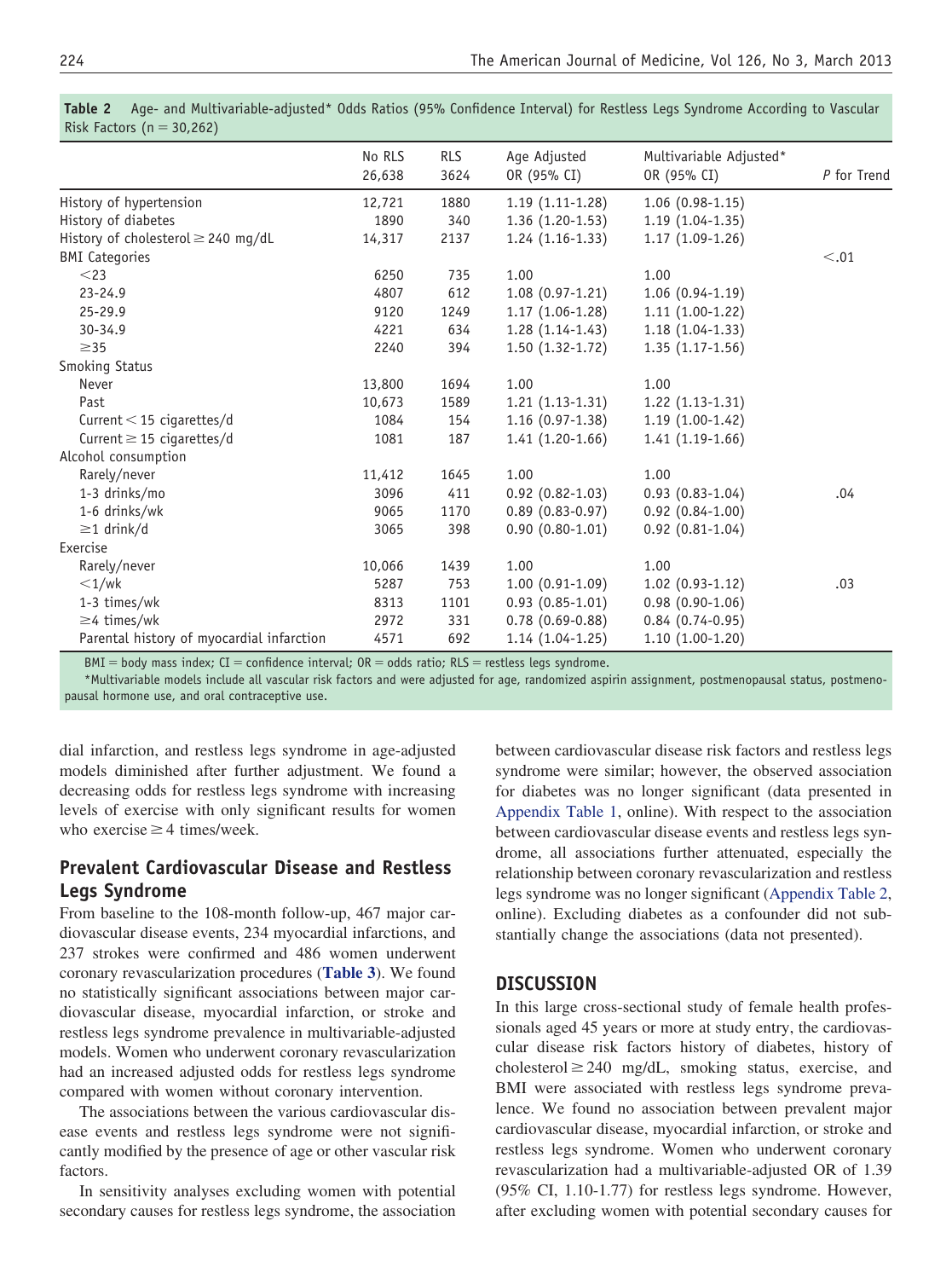<span id="page-5-0"></span>

| Table 3 | Age- and Multivariable-adjusted* Odds Ratios (95%            |  |  |
|---------|--------------------------------------------------------------|--|--|
|         | Confidence Interval) for Restless Legs Syndrome According to |  |  |
|         | Prevalent Cardiovascular Disease Events ( $n = 30,262$ )     |  |  |

|                            | No RLS<br>$n = 26,638$ | <b>RLS</b><br>$n = 3624$ |
|----------------------------|------------------------|--------------------------|
| Major CVD event            | $n = 406$              | $n = 61$                 |
| Age adjusted               | 1.00                   | $1.11(0.85-1.46)$        |
| Multivariable adjusted     | 1.00                   | $0.98(0.74-1.29)$        |
| Coronary revascularization | $n = 398$              | $n = 88$                 |
| Age adjusted               | 1.00                   | 1.65 (1.31-2.09)         |
| Multivariable adjusted     | 1.00                   | 1.39 (1.10-1.77)         |
| Myocardial infarction      | $n = 194$              | $n = 40$                 |
| Age adjusted               | 1.00                   | 1.53 (1.09-2.15)         |
| Multivariable adjusted     | 1.00                   | $1.32(0.93-1.87)$        |
| Stroke                     | $n = 215$              | $n = 22$                 |
| Age adjusted               | 1.00                   | $0.75(0.48-1.17)$        |
| Multivariable adjusted     | 1.00                   | $0.68$ $(0.44 - 1.06)$   |

 $CVD =$  cardiovascular disease; RLS = restless legs syndrome. \*Multivariable models were adjusted for age, randomized aspirin assignment, parental history of myocardial infarction, history of diabetes, BMI, smoking status, alcohol consumption, history of hypertension, exercise, hypercholesterolemia, history of depression, postmenopausal hormone use, postmenopausal status, and oral contraceptive use.

restless legs syndrome, this association attenuated and was no longer significant.

Several previous studies are in line with our finding of an association between cardiovascular risk factors, including smoking,<sup>[10,17,25,26](#page-6-5)</sup> diabetes,<sup>[15,17,25](#page-6-7)</sup> hypercholesterolemia,<sup>[18](#page-6-8)</sup> exercise,<sup>[16](#page-6-9)</sup> BMI,<sup>[10,16,27](#page-6-5)</sup> and restless legs syndrome prevalence. In contrast, other studies did not agree with our results.<sup>9,12,22</sup> In a recently published cross-sectional study among 65,544 female participants of the Nurses Health Study II, restless legs syndrome was associated with an adjusted OR of 1.20 (95% CI, 1.10-1.30) for hypertension.<sup>28</sup> The association increased with increasing restless legs syndrome frequency. Women in the highest restless legs syndrome frequency category  $(\geq 15$  times per month) had an OR of 1.41 (95% CI, 1.24-1.61) for hypertension. In our study, we had no information about restless legs syndrome frequency, not allowing us to further study the association between restless legs syndrome frequency and hypertension.

The prevalence of restless legs syndrome varies by age and gender; thus, study results may differ depending on the age and gender distribution of the respective study populations. In the Study of Health in Pomerania, diabetes was only significantly associated with restless legs syndrome prevalence in older adults, whereas smoking was only related to restless legs syndrome in younger participants after stratifying for age.<sup>15</sup> In addition, the association between BMI, alcohol consumption, smoking status, and restless legs syndrome varied by gender in a cross-sectional study from Korea.<sup>[16](#page-6-9)</sup>

The mechanisms linking cardiovascular disease risk factors with restless legs syndrome are yet to be determined. position and shared pathophysiologic pathways. For example, studies suggest that both obesity and restless legs syndrome are associated with alterations of the central dopaminergic system[.4,29](#page-6-2) However, hypotheses involving pathophysiologic pathways of restless legs syndrome should be drawn carefully because the underlying mechanisms of restless legs syndrome are not fully understood. The potential relationship between restless legs syndrome and obesity also might be mediated by sleep deprivation, a feature affecting most people with restless legs syndrome. $30$  For example, studies indicate that sleep deprivation is associated with endocrine system alterations, including reduced leptin levels, impaired glucose tolerance, and elevated evening cortisol levels, which can lead to obesity. $31,32$  A third potential explanation for the association between restless legs syndrome and cardiovascular disease risk factors includes lifestyle habits, which may act as mediators. Two recently published case-control studies suggest that restless legs syndrome is associated with specific unfavorable lifestyle habits, including nocturnal smoking and sleep-related eating disorder.  $33,34$  These findings raise the question whether restless legs syndrome results in a higher prevalence of lifestyle-related comorbidities (eg, obesity and smoking) or vice versa. However, the cross-sectional design of our study and previous reports does not allow drawing conclusions regarding direction and causality of the association.

In contrast to several other cross-sectional studies,  $6,9-14$  the results of our study do not suggest an association between prevalent cardiovascular disease, including stroke and myocardial infarction and restless legs syndrome. Results from a population-based study using data from Iceland and Sweden support our finding.<sup>35</sup> Women who underwent coronary revascularization procedures had an increased OR for restless legs syndrome in our cohort. However, after excluding women with potential secondary restless legs syndrome forms, the associations attenuated supporting the notion that the association between cardiovascular disease and restless legs syndrome is mediated by comorbidities and might be limited to those with restless legs syndrome with secondary forms. The lack of association between restless legs syndrome and cardiovascular disease is further supported by a recent study showing that restless legs syndrome is not associated with the development of cardiovascular disease in men and women.<sup>36</sup> Results of another study suggest that women with a history of at least 3 years of restless legs syndrome may be at increased risk of coronary heart disease.<sup>37</sup>

Our approach to evaluate the association between prevalent cardiovascular disease and restless legs syndrome differs from other studies, which might explain inconsistencies. The majority of studies reporting an association between cardiovascular disease and restless legs syndrome have included coronary revascularization procedures or an-gina in their cardiovascular disease definition<sup>[6,9,13,14](#page-6-4)</sup> or chosen self-reported heart disease, $10-12$  whereas we have distinguished among coronary revascularization procedures,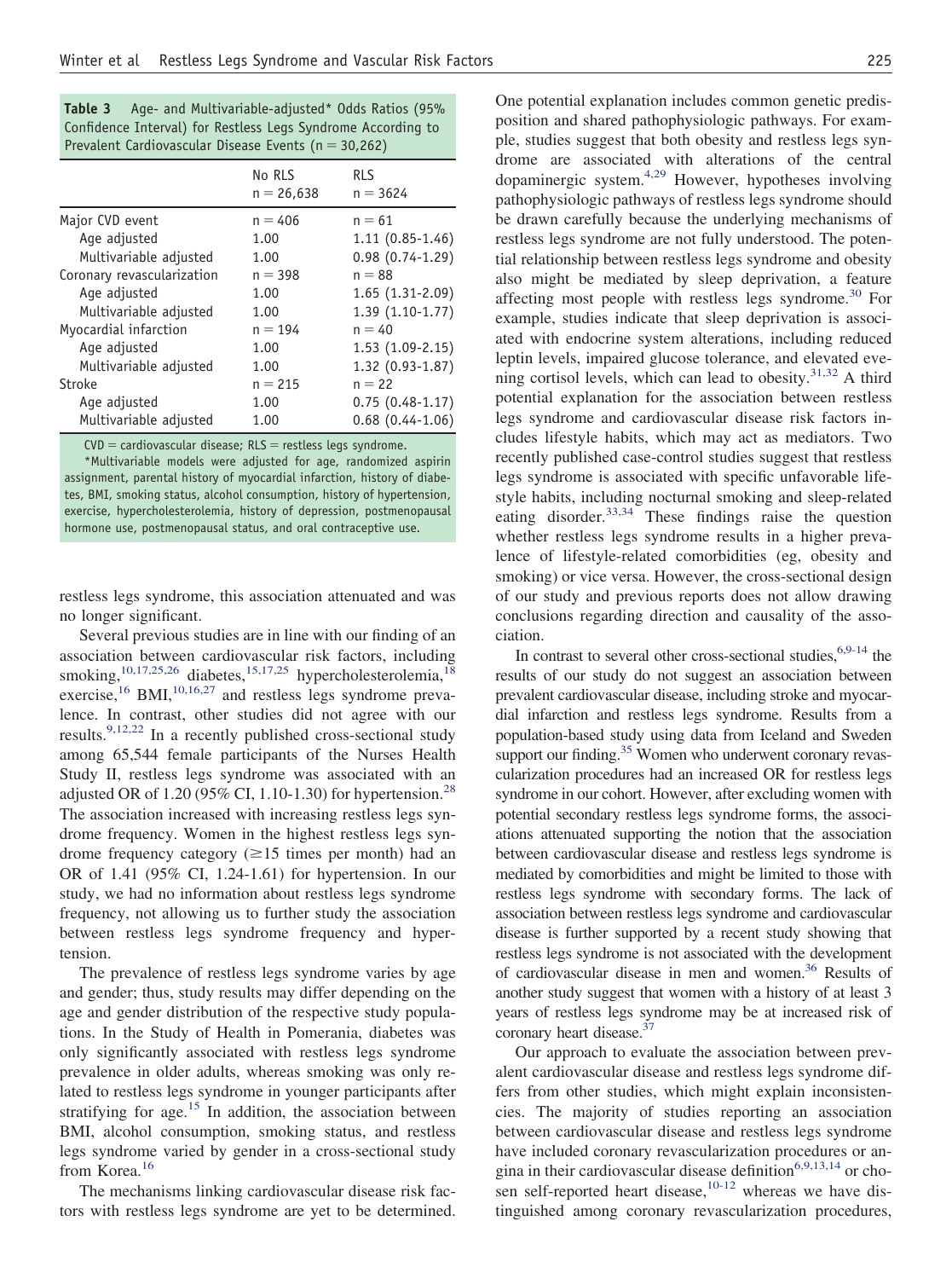myocardial infarction, and stroke in addition to looking at major cardiovascular disease. Furthermore, assessment of cardiovascular disease was based on self-reported questionnaire data in most of the studies and not confirmed as in our study. However, the cross-sectional study design of our study and previous studies does not allow a final answer to the question of whether restless legs syndrome is associated with cardiovascular disease.

## **Study Strengths and Limitations**

Our study has several strengths, including the large size, the standardized assessment of restless legs syndrome according to the 4 minimal diagnostic criteria of the International Restless Legs Study Group, and the detailed information on prevalent cardiovascular disease events that were confirmed by medical records. Furthermore, information on a variety of covariates was available, allowing us to account for a number of potential confounders. The following limitations should be considered. First, information on restless legs syndrome was self-reported and misclassification is possible. However, the restless legs syndrome prevalence of 12.0% in the current study is similar to the prevalence reported in other studies.<sup>3</sup> Second, restless legs syndrome symptoms were self-reported and misclassification is possible. However, we used a questionnaire that has been validated. $2<sup>1</sup>$  In addition, our cohort consists of female health professionals who are known to accurately report health information based on validation studies in our cohort and in other cohorts.[38,39](#page-7-8) Last, our cohort consists of female health professionals aged 45 years or more at study entry, which limits the generalizability of our results to other populations.

#### **CONCLUSIONS**

Several cardiovascular disease risk factors, including diabetes, hypercholesterolemia, BMI, smoking status, and exercise, were associated with restless legs syndrome prevalence in our study, but we could not confirm results from previous studies indicating an association between prevalent cardiovascular disease and restless legs syndrome.

#### **ACKNOWLEDGMENTS**

We are indebted to the participants in the WHS for outstanding commitment and cooperation, and to the entire WHS staff for expert and unfailing assistance.

#### <span id="page-6-0"></span>**References**

- 1. Allen RP, Picchietti D, Hening WA, Trenkwalder C, Walters AS, Montplaisi J. Restless legs syndrome: diagnostic criteria, special considerations, and epidemiology. A report from the restless legs syndrome diagnosis and epidemiology workshop at the National Institutes of Health. *Sleep Med*. 2003;4:101-119.
- 2. Walters AS. Toward a better definition of the restless legs syndrome. The International Restless Legs Syndrome Study Group. *Mov Disord*. 1995;10:634-642.
- <span id="page-6-1"></span>3. Berger K, Kurth T. RLS epidemiology—frequencies, risk factors and methods in population studies. *Mov Disord*. 2007;22(Suppl 18):S420-423.
- <span id="page-6-2"></span>4. Paulus W, Dowling P, Rijsman R, Stiasny-Kolster K, Trenkwalder C, de Weerd A. Pathophysiological concepts of restless legs syndrome. *Mov Disord*. 2007;22:1451-1456.
- <span id="page-6-3"></span>5. Winkelmann J, Schormair B, Lichtner P, et al. Genome-wide association study of restless legs syndrome identifies common variants in three genomic regions. *Nat Genet*. 2007;39:1000-1006.
- <span id="page-6-4"></span>6. Chen NH, Chuang LP, Yang CT, et al. The prevalence of restless legs syndrome in Taiwanese adults. *Psychiatry Clin Neurosci*. 2010;64: 170-178.
- 7. Elwood P, Hack M, Pickering J, Hughes J, Gallacher J. Sleep disturbance, stroke, and heart disease events: evidence from the Caerphilly cohort. *J Epidemiol Community Health*. 2006;60:69-73.
- 8. Foley D, Ancoli-Israel S, Britz P, Walsh J. Sleep disturbances and chronic disease in older adults: results of the 2003 National Sleep Foundation Sleep in America Survey. *J Psychosom Res*. 2004;56:497- 502.
- <span id="page-6-10"></span>9. Juuti AK, Laara E, Rajala U, et al. Prevalence and associated factors of restless legs in a 57-year-old urban population in northern Finland. *Acta Neurol Scand*. 2009;122:63-69.
- <span id="page-6-5"></span>10. Ohayon MM, Roth T. Prevalence of restless legs syndrome and periodic limb movement disorder in the general population. *J Psychosom Res*. 2002;53:547-554.
- 11. Ulfberg J, Nystrom B, Carter N, Edling C. Prevalence of restless legs syndrome among men aged 18 to 64 years: an association with somatic disease and neuropsychiatric symptoms. *Mov Disord*. 2001;16:1159- 1163.
- 12. Wesstrom J, Nilsson S, Sundstrom-Poromaa I, Ulfberg J. Restless legs syndrome among women: prevalence, co-morbidity and possible relationship to menopause. *Climacteric*. 2008;11:422-428.
- 13. Winkelman JW, Finn L, Young T. Prevalence and correlates of restless legs syndrome symptoms in the Wisconsin Sleep Cohort. *Sleep Med*. 2006;7:545-552.
- 14. Winkelman JW, Shahar E, Sharief I, Gottlieb DJ. Association of restless legs syndrome and cardiovascular disease in the Sleep Heart Health Study. *Neurology*. 2008;70:35-42.
- <span id="page-6-7"></span>15. Berger K, Luedemann J, Trenkwalder C, John U, Kessler C. Sex and the risk of restless legs syndrome in the general population. *Arch Intern Med*. 2004;164:196-202.
- <span id="page-6-9"></span>16. Kim J, Choi C, Shin K, et al. Prevalence of restless legs syndrome and associated factors in the Korean adult population: the Korean Health and Genome Study. *Psychiatry Clin Neurosci*. 2005;59:350-353.
- 17. Phillips B, Young T, Finn L, Asher K, Hening WA, Purvis C. Epidemiology of restless legs symptoms in adults. *Arch Intern Med*. 2000; 160:2137-2141.
- <span id="page-6-8"></span>18. Schlesinger I, Erikh I, Avizohar O, Sprecher E, Yarnitsky D. Cardiovascular risk factors in restless legs syndrome. *Mov Disord*. 2009;24: 1587-1592.
- <span id="page-6-6"></span>19. Rexrode KM, Lee IM, Cook NR, Hennekens CH, Buring JE. Baseline characteristics of participants in the Women's Health Study. *J Womens Health Gend Based Med*. 2000;9:19-27.
- 20. Ridker PM, Cook NR, Lee IM, et al. A randomized trial of low-dose aspirin in the primary prevention of cardiovascular disease in women. *N Engl J Med*. 2005;352:1293-1304.
- <span id="page-6-11"></span>21. Berger K, von Eckardstein A, Trenkwalder C, Rothdach A, Junker R, Weiland SK. Iron metabolism and the risk of restless legs syndrome in an elderly general population—the MEMO-Study. *J Neurol*. 2002; 249:1195-1199.
- 22. Hogl B, Kiechl S, Willeit J, et al. Restless legs syndrome: a community-based study of prevalence, severity, and risk factors. *Neurology*. 2005;64:1920-1924.
- 23. Rothdach AJ, Trenkwalder C, Haberstock J, Keil U, Berger K. Prevalence and risk factors of RLS in an elderly population: the MEMO study. Memory and Morbidity in Augsburg Elderly. *Neurology*. 2000;54:1064-1068.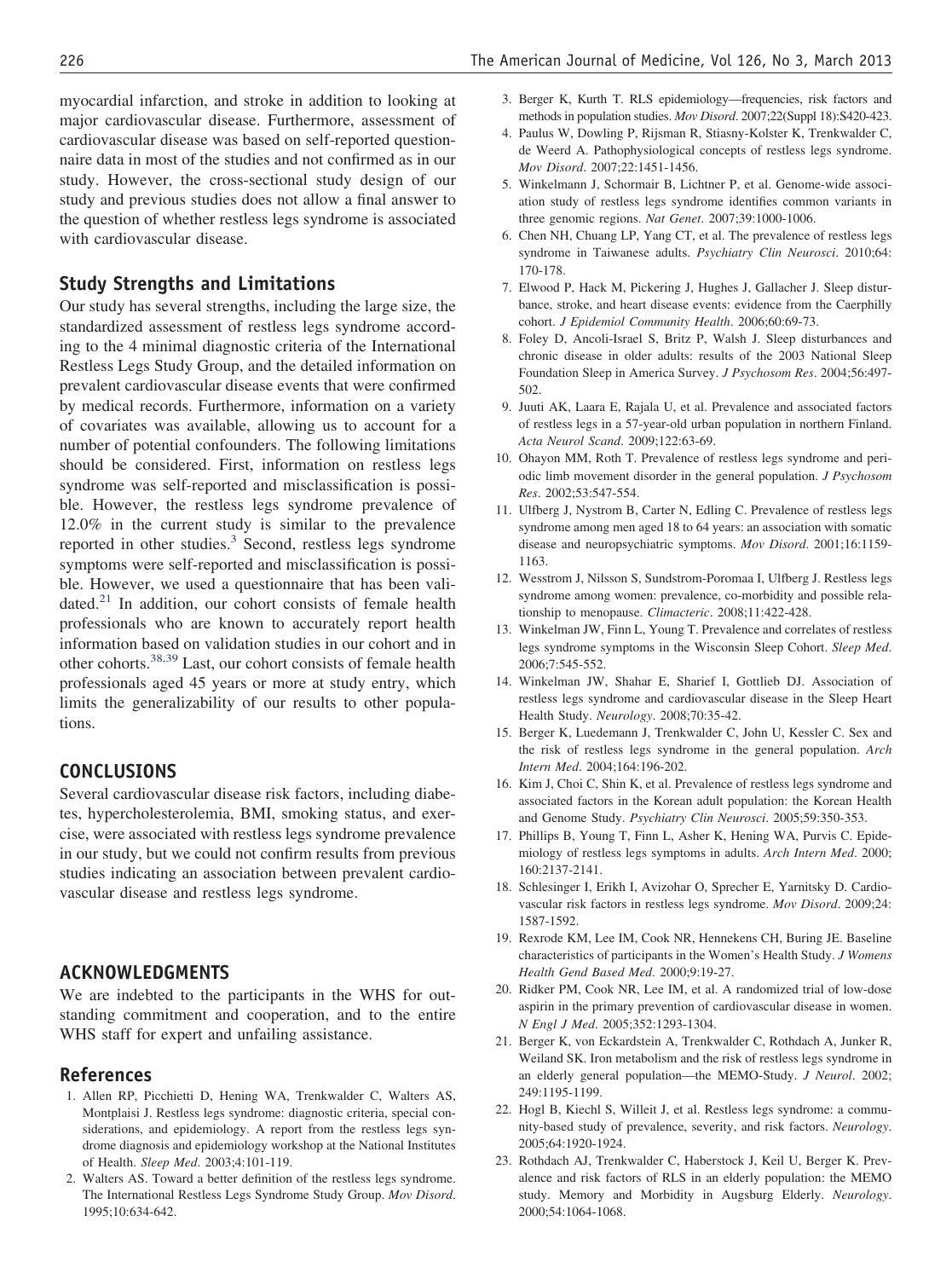- <span id="page-7-0"></span>24. Atiya M, Kurth T, Berger K, Buring JE, Kase CS. Interobserver agreement in the classification of stroke in the Women's Health Study. *Stroke*. 2003;34:565-567.
- 25. Phillips B, Hening W, Britz P, Mannino D. Prevalence and correlates of restless legs syndrome: results from the 2005 National Sleep Foundation Poll. *Chest*. 2006;129:76-80.
- 26. Sevim S, Dogu O, Camdeviren H, et al. Unexpectedly low prevalence and unusual characteristics of RLS in Mersin, Turkey. *Neurology*. 2003;61:1562-1569.
- <span id="page-7-1"></span>27. Gao X, Schwarzschild MA, Wang H, Ascherio A. Obesity and restless legs syndrome in men and women. *Neurology*. 2009;72:1255-1261.
- 28. Batool-Anwar S, Malhotra A, Forman J, Winkelman J, Li Y, Gao X. Restless legs syndrome and hypertension in middle-aged women. *Hypertension*. 2011;58:791-796.
- 29. Stice E, Yokum S, Blum K, Bohon C. Weight gain is associated with reduced striatal response to palatable food. *J Neurosci*. 2010;30: 13105-13109.
- <span id="page-7-3"></span><span id="page-7-2"></span>30. Kushida CA. Clinical presentation, diagnosis, and quality of life issues in restless legs syndrome. *Am J Med*. 2007;120(1 Suppl 1):S4-S12.
- 31. Spiegel K, Leproult R, L'Hermite-Baleriaux M, Copinschi G, Penev PD, Van Cauter E. Leptin levels are dependent on sleep duration: relationships with sympathovagal balance, carbohydrate regulation, cortisol, and thyrotropin. *J Clin Endocrinol Metab*. 2004;89:5762- 5771.
- <span id="page-7-4"></span>32. Spiegel K, Leproult R, Van Cauter E. Impact of sleep debt on metabolic and endocrine function. *Lancet*. 1999;354:1435-1439.
- 33. Provini F, Antelmi E, Vignatelli L, et al. Association of restless legs syndrome with nocturnal eating: a case-control study. *Mov Disord*. 2009;24:871-877.
- 34. Provini F, Antelmi E, Vignatelli L, et al. Increased prevalence of nocturnal smoking in restless legs syndrome (RLS). *Sleep Med*. 2010; 11:218-220.
- <span id="page-7-5"></span>35. Benediktsdottir B, Janson C, Lindberg E, et al. Prevalence of restless legs syndrome among adults in Iceland and Sweden: lung function, comorbidity, ferritin, biomarkers and quality of life. *Sleep Med*. 2010; 11:1043-1048.
- <span id="page-7-6"></span>36. Winter AC, Schurks M, Glynn RJ, et al. Restless legs syndrome and risk of incident cardiovascular disease in women and men: prospective cohort study. *BMJ Open*. 2012;2:e000866.
- <span id="page-7-7"></span>37. Li Y, Walters AS, Chiuve SE, Rimm EB, Winkelman JW, Gao X. Prospective study of restless legs syndrome and coronary heart disease among women. *Circulation*. 2012;126:1689-1694.
- <span id="page-7-8"></span>38. Colditz GA, Martin P, Stampfer MJ, et al. Validation of questionnaire information on risk factors and disease outcomes in a prospective cohort study of women. *Am J Epidemiol*. 1986;123:894-900.
- 39. Schurks M, Buring JE, Kurth T. Agreement of self-reported migraine with ICHD-II criteria in the Women's Health Study. *Cephalalgia*. 2009;29:1086-1090.

**Conflict of Interest:** Dr Winter has received an international postdoctoral research fellowship of the American Association of University Women and a research fellowship of the German Research Foundation. Dr Schürks has received an investigator-initiated research grant from the Migraine Research Foundation. He has received honoraria from L.E.K. Consulting for telephone surveys and from the American Academy of Neurology for educational material. Since August 2011, he is a full-time employee of Bayer HealthCare Pharmaceuticals (Leverkusen, Germany). Dr Glynn has received investigator-initiated research funding and support from the National Institutes of Health, AstraZeneca, and Novartis; and has received honoraria from Merck for lectures. Dr Buring has received investigator-initiated research funding and support from the National Institutes of Health and Dow Corning Corporation; and research support for pills or packaging from Bayer HealthCare and the Natural Source Vitamin E Association. Dr Gaziano has received investigator-initiated research funding and support as Principal Investigator from the National Institutes of Health, BASF, DSM Pharmaceuticals, Wyeth Pharmaceuticals, McNeil Consumer Products, and Pliva; received honoraria from Bayer and Pfizer for speaking engagements; and is a consultant for Bayer, McNeil Consumer Products, Wyeth Pharmaceuticals, Merck, Nutraquest, and Glaxo-SmithKline. Dr Berger has received investigator-initiated research funding as the principal or coordinating investigator in the areas of diabetes, depression and subclinical atherosclerosis, multimorbidity, and health services research from the German Ministry of Research and Technology (BMBF). For the conduction of an ongoing study on the Course of Restless Legs Syndrome, he has received unrestricted grants to the University of Muenster from the German Restless Legs Society and a consortium with equal shares formed by Boehringer Ingelheim Pharma, Mundipharma Research, Neurobiotec, UCB Germany and Switzerland, Vifor Pharma, and Roche Pharma. Dr Kurth has received investigator-initiated research funding from the French National Research Agency, the US National Institutes of Health, Merck, the Migraine Research Foundation, and the Parkinson's Disease Foundation. He has received honoraria from the *BMJ* for editorial work, from Allergan, American Academy of Neurology, and Merck for educational lectures, and from MAP Pharmaceutical for contributing to a scientific advisory panel.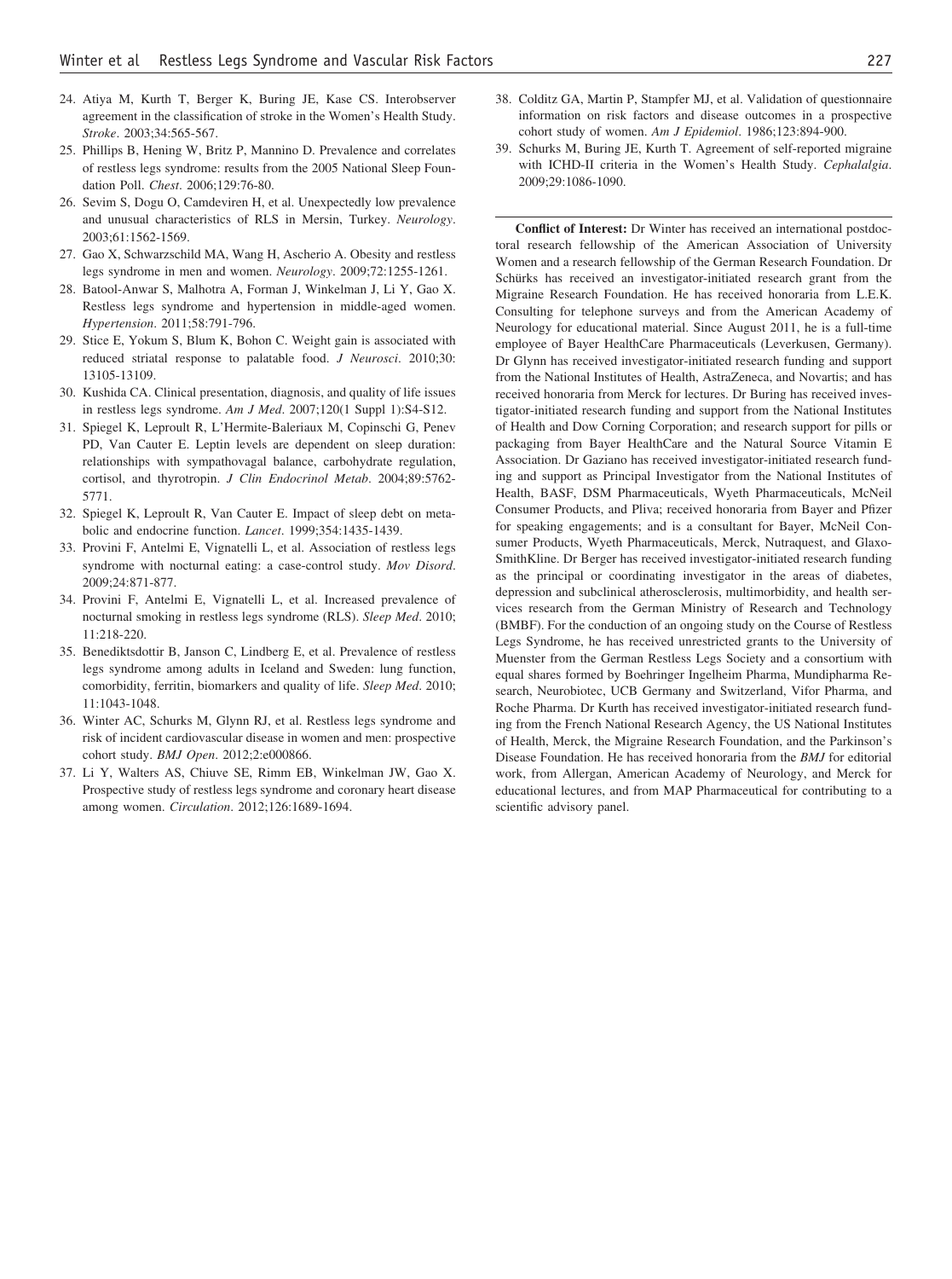| No RLS<br>24,732 | <b>RLS</b><br>3283 | Age Adjusted<br>OR (95% CI) | Multivariable Adjusted<br>OR (95% CI) |
|------------------|--------------------|-----------------------------|---------------------------------------|
| 11,569           | 1652               | $1.16(1.08-1.25)$           | $1.04(0.96-1.13)$                     |
| 1610             | 268                | $1.28(1.12-1.46)$           | $1.13(0.98-1.30)$                     |
| 13,106           | 1908               | $1.24(1.15-1.33)$           | $1.17(1.08-1.26)$                     |
|                  |                    |                             |                                       |
| 5864             | 679                | 1.00                        | 1.00                                  |
| 4524             | 559                | $1.07(0.95-1.20)$           | $1.04(0.93-1.18)$                     |
| 8480             | 1148               | $1.17(1.06-1.29)$           | $1.12(1.01-1.24)$                     |
| 3856             | 558                | $1.25(1.11-1.41)$           | $1.16(1.02-1.32)$                     |
| 2008             | 339                | $1.46(1.27-1.69)$           | $1.34(1.15-1.56)$                     |
|                  |                    |                             |                                       |
| 12,901           | 1550               | 1.00                        | 1.00                                  |
| 9868             | 1441               | $1.22(1.13-1.31)$           | $1.22(1.13-1.32)$                     |
| 985              | 139                | $1.17(0.98-1.41)$           | $1.21(1.00-1.46)$                     |
| 978              | 153                | $1.30(1.09-1.56)$           | $1.31(1.09-1.57)$                     |
|                  |                    |                             |                                       |
| 10,397           | 1449               | 1.00                        | 1.00                                  |
| 2883             | 384                | $0.96(0.85-1.08)$           | $0.96(0.85-1.08)$                     |
| 8553             | 1087               | $0.91(0.84-0.99)$           | $0.92(0.84-1.00)$                     |
| 2899             | 363                | $0.90(0.80-1.02)$           | $0.90(0.80-1.03)$                     |
|                  |                    |                             |                                       |
| 9258             | 1285               | 1.00                        | 1.00                                  |
| 4894             | 673                | $0.99(0.90-1.09)$           | $1.01(0.91-1.12)$                     |
| 7797             | 1017               | $0.94(0.86-1.03)$           | $0.98(0.90-1.07)$                     |
| 2783             | 308                | $0.80(0.70-0.91)$           | $0.85(0.74-0.97)$                     |
| 4207             | 625                | $1.15(1.05-1.26)$           | $1.11(1.01-1.22)$                     |
|                  | $\frac{1}{2}$      |                             |                                       |

<span id="page-8-0"></span>**Appendix Table 1** Sensitivity Analysis:\* Age- and Multivariable-adjusted† Odds Ratios (95% Confidence Interval) for Restless Legs Syndrome According to Vascular Risk Factors  $(n = 28,015)$ 

 $BMI = body$  mass index;  $CI = confidence$  interval;  $OR = odds$  ratio;  $RLS = restless$  legs syndrome.

\*A total of 2247 women with a history of polyneuropathy, kidney disease/kidney failure, liver disease, rheumatoid arthritis, or intermittent claudication, or who underwent peripheral artery disease surgery were excluded.

†Multivariable models include all vascular risk factors and were adjusted for age, randomized aspirin assignment, postmenopausal status, postmenopausal hormone use, and oral contraceptive use.